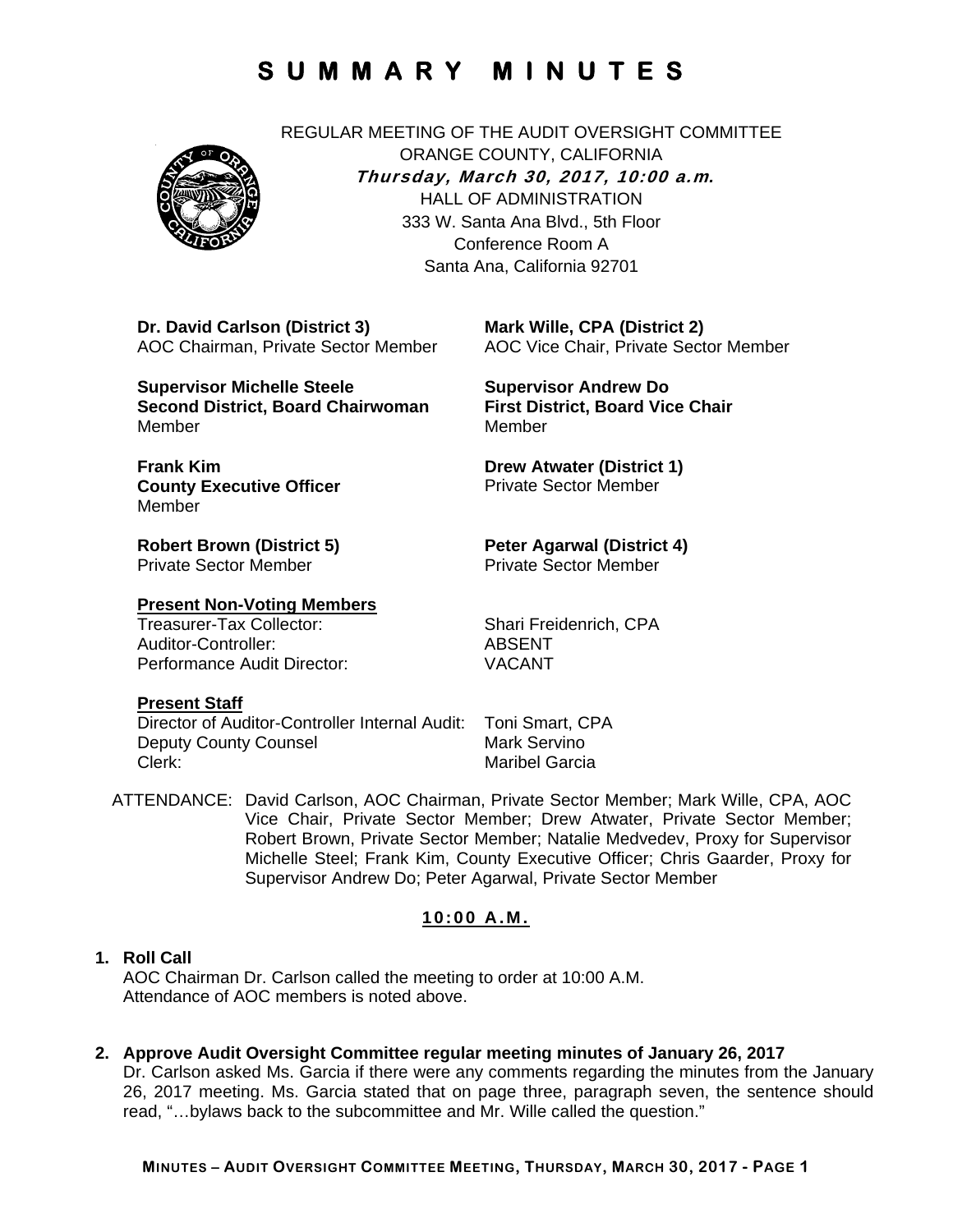Dr. Carlson asked for a motion to approve the minutes, noting the change. Mr. Brown made a motion, Mr. Atwater seconded.

All in favor, none opposed. The item carried. **Approved as recommended.** 

**3. Receive Oral report on Comprehensive Annual Financial Report; and Required Communications with Those Charged with Governance** 

Ms. Hurley from MGO (Macias Gini & O'Connell) stated the CAFR (Comprehensive Annual Financial Report) was now on the County website. Ms. Hurley stated the opinion was an "unmodified opinion," the highest level of assurance that the county financial statements are presented in accordance with generally-accepted accounting principles.

Ms. Hurley stated she wanted to highlight two emphasis of matter paragraphs in the CAFR. The first one related to a new accounting standard implementation, GASB Statement 72, the Fair Value Measurement and Application. This accounting standard did not impact the financial statements in terms of reporting of investments at fair value but it did have a significant impact on the disclosures. Ms. Hurley stated there were changes to the definition of fair value and how it is measured. Ms. Hurley stated the Treasurer-Tax Collector's (T-TC) office prepared those disclosures, and MGO worked with T-TC to update the CAFR for that standard.

Ms. Hurley stated second emphasis of a matter item was the Net Pension Liability because the number is significant and impacts management decision-making. The measurement period was December 31, 2015, based on OCERS' (Orange County Employees Retirement System) Fiscal Year End. The liability that was included this year was roughly \$4.4 billion.

Mr. Agarwal asked Ms. Hurley if this liability was unfunded. Ms. Hurley stated it was Net Pension Liability; any total liability less any assets that have been set aside in a trust. Mr. Wille asked Ms. Hurley what the delta was, as it has been between three and seven [billion]. Ms. Hurley stated she did not have that information with her, and that the Net Pension Liability is measured annually and significant changes in assumptions could change that number. Ms. Hurley stated that the current discount rate is 7.25%, and that OCERS adopts assumptions annually and the Board of Retirement is responsible for those assumptions.

Mr. Wille asked Ms. Hurley if she could provide data regarding the delta at the next AOC (Audit Oversight Committee) meeting. Ms. Hurley stated that she could and that she could put it on the topics list for the OCERS audit starting soon.

Mr. Agarwal asked Ms. Hurley when this number becomes a material weakness to the financial statements. Ms. Hurley stated that MGO added this in an emphasis of matter paragraph because they wanted to call attention to it. MGO's responsibility is to look at the reasonableness of the measurement and ensure that it is materially correct. Ms. Hurley stated the liability has to be considered by county management when determining how this will be funded over time, and that that the county is meeting the actuarially-determined contribution on an annual basis.

Ms. Freidenrich stated there are new mortality tables, and that those have been taken into account. Mortality tables for the public sector are not available yet but it has been found that there are differences between the private industry and public sector. The updated mortality rates caused an increase in the Net Pension Liability, and increased interest rates will affect the 7.25% rate. Ms. Freidenrich stated that in 2015, the assumed interest rate of 7.25% was not met but that it is spread over five years. This year, the assumed interest rate has exceeded 8%, which will offset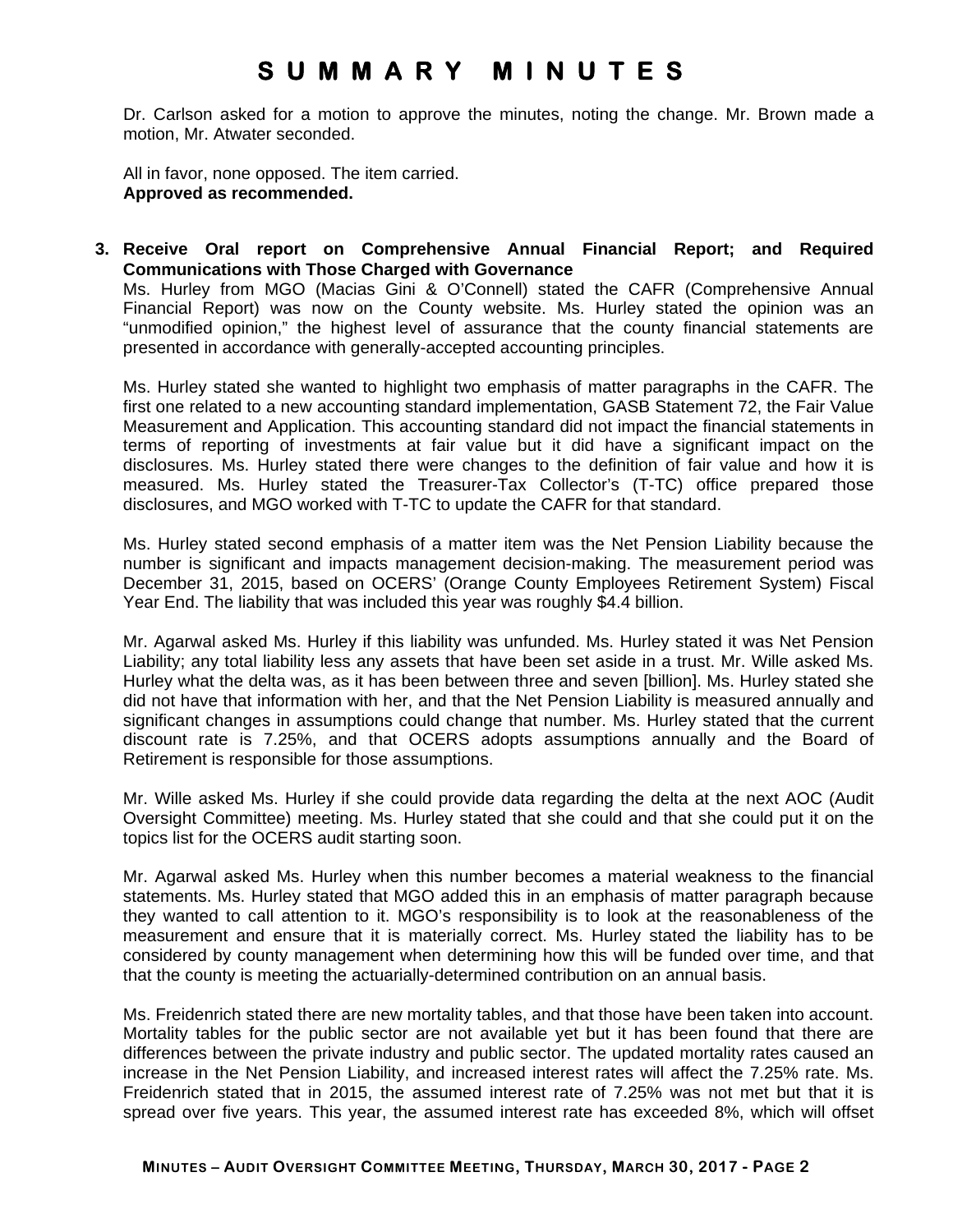some of the losses. Ms. Freidenrich stated that as of December 31, 2015, the county was 67% funded on a market value basis and close to 70% on an actuarial basis.

Mr. Godsey from MGO stated it is very unlikely that the county would be unable to make their annual contribution in the 12-15 months following Fiscal Year End. Ms. Hurley stated that at the current rate of 7.25%, there is a \$4.4 billion liability. If the rate were decreased to 6.25%, the liability would be around \$6.2 billion. If the rate were increased to 8.25%, the liability would be around \$2.9 billion.

Mr. Agarwal asked if the discount rate was the internal rate of return. Mr. Godsey stated that this was correct. Mr. Agarwal asked how many years the rate of 7.25% was not achieved. Ms. Freidenrich stated there is a chart with the rates in the OCERS financials, and that the rate has always been over or less than 7.25%. Ms. Freidenrich stated the discount rate is set based on asset allocation.

Dr. Carlson asked Ms. Freidenrich if the asset allocation was public information. Ms. Freidenrich stated it was and that she could bring it back to the AOC. Dr. Carlson stated that was not necessary. Mr. Kim stated that all the information is on ocers.org, and that the county's ability to make the pension payment is unquestioned, however, the financial impact is that money for services would go down.

Mr. Agarwal asked if OCERS has asked the county to increase contributions. Ms. Freidenrich stated that the actuary prepares a report that has all the rates and is approved and reviewed before being sent to plan sponsors. The county is meeting all of the increases, and there are no phased-in increases. Mr. Agarwal requested this topic be a standing item on the AOC Agenda. Dr. Carlson asked Mr. Kim if he would be comfortable with adding it to the AOC Agenda. Mr. Kim stated he does not feel it is the responsibility of the AOC, as there is an OCERS Board, but that it would be appropriate to return to the AOC with an update once actuarial reports are complete, to determine if it is relevant to the AOC.

Ms. Hurley stated that the Single Audit Report and Federal Audit Report were issued. MGO tested eight federal programs and issued unmodified opinions on compliance for all eight. There was one minor finding, and Ms. Hurley stated that she would present the Management Letter and entire Single Audit at the next AOC meeting.

Ms. Moynihan stated the County's net position improved by \$108 million. Ms. Moynihan stated that although there was a \$495 million increase in the Net Pension Liability, the County improved overall. With the GASB 68, there are deferred inflows and deferred outflows; the County's deferred outflow of resources increased by almost \$450 million. Ms. Moynihan expressed appreciation towards MGO, her own staff, county departments, and Treasurer-Tax Collector staff for their assistance, feedback, and work on the CAFR.

### **4. Discuss county-wide Committee of Sponsoring Organizations (COSO) training & partnership with MGO**

Ms. Smart stated MGO would be putting together a 1-hour countywide training on the COSO Model. Ms. Smart stated she would like Mr. Kim and the representatives from the Board offices to encourage key managers to attend. Ms. Smart stated that she would like to do the training on a yearly basis, and invited members of the AOC to attend the training as well.

Mr. Kim stated departments have been frustrated with understanding the process and scope of audits, and that having management understand the process, expectations, and resource requirements will make the process go much smoother.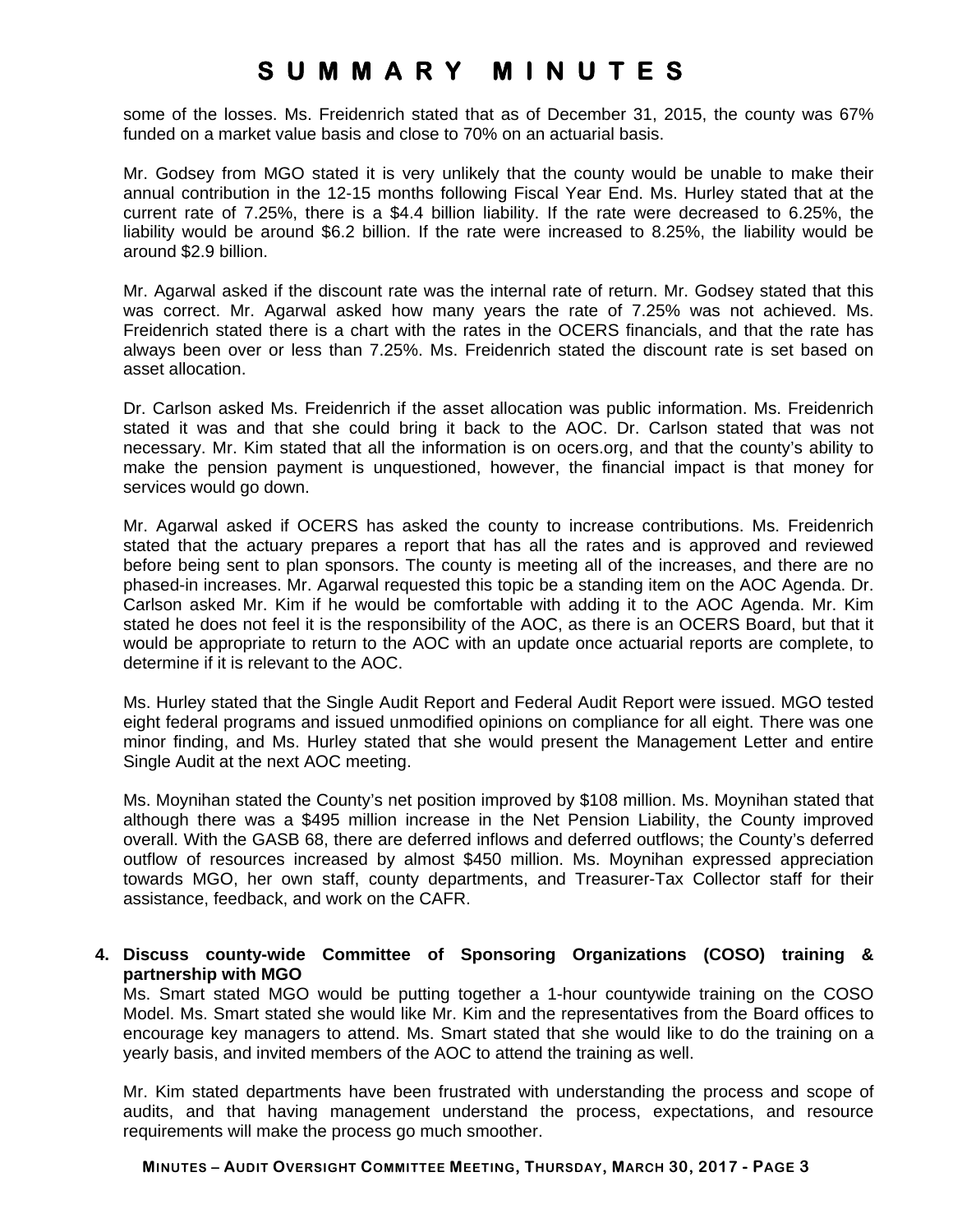#### **5. Approve AOC Bylaws and direct CEO to present Bylaws to the Board of Supervisors for final approval**

Dr. Carlson asked for a motion to address this item. Mr. Wille made a motion, Mr. Brown seconded.

Dr. Carlson stated that after the item was tabled at the January 31, 2017 meeting, the subcommittee met on February 24, 2017. During that meeting, the subcommittee clarified some of the language in Article 2.

Mr. Rosen from the Auditor-Controller's office stated there were no concerns regarding the independence of the Auditor-Controller. Additionally, regarding Paragraph 7.8, Oversight of Fraud Hotline, there were no privacy concerns for people who utilize the hotline.

Mr. Agarwal stated that he was happy with the document being put forth.

All in favor, none opposed. The item carried. **Approved as recommended.** 

**6. Appoint an Ad Hoc Committee to review AOC Training and Internal Controls**  Dr. Carlson appointed Mr. Atwater as the chair of the subcommittee, and Mr. Brown, Mr. Wille, and himself as members of the subcommittee to review AOC Training and Internal Controls.

#### **7. Receive Oral report from Health Care Agency (HCA) on HCA's Compliance Program**

Dr. Rajalingam stated year-to-date, there were 34 compliance issues and 21 privacy issues. Dr. Rajalingam stated this was a slight uptick from last year, attributed to more staff training. In February 2017, HCA staff and Dr. Rajalingam conducted 15 sessions in which they went over what Compliance does and reasons to contact them. Compliance contact cards were issued to all HCA staff to encourage people to contact Compliance when there are issues.

#### **8. Receive Oral report on status of hiring Director of Performance Audit**  Mr. Kim stated a strong candidate was selected and a job offer was made, but the candidate

selected a different organization. A third recruitment will be opened for the position.

**9. Approve Auditor-Controller Internal Audit Division Internal Quality Assurance Self-Assessment as of February 28, 2017** 

Dr. Carlson asked for a motion to discuss the assessment. Motion by Mr. Wille, second by Mr. Gaarder, proxy for Supervisor Do.

Ms. Smart stated that the self-assessment helped look at conformance with the Institute of Internal Auditor's standards, and also looked at efficiency and effectiveness of the audit function. Ms. Smart stated she identified some areas that could be improved and some will be addressed today, such as using more data analytics in audits. Auditors are now taking audit objectives and determining how software can be used to evaluate the data.

Ms. Smart stated the countywide internal controls training was identified through the selfassessment process, as well as increasing staff's understanding of the standards and Code of Ethics auditors are bound by. Ms. Smart stated the self-assessment was provided to all staff before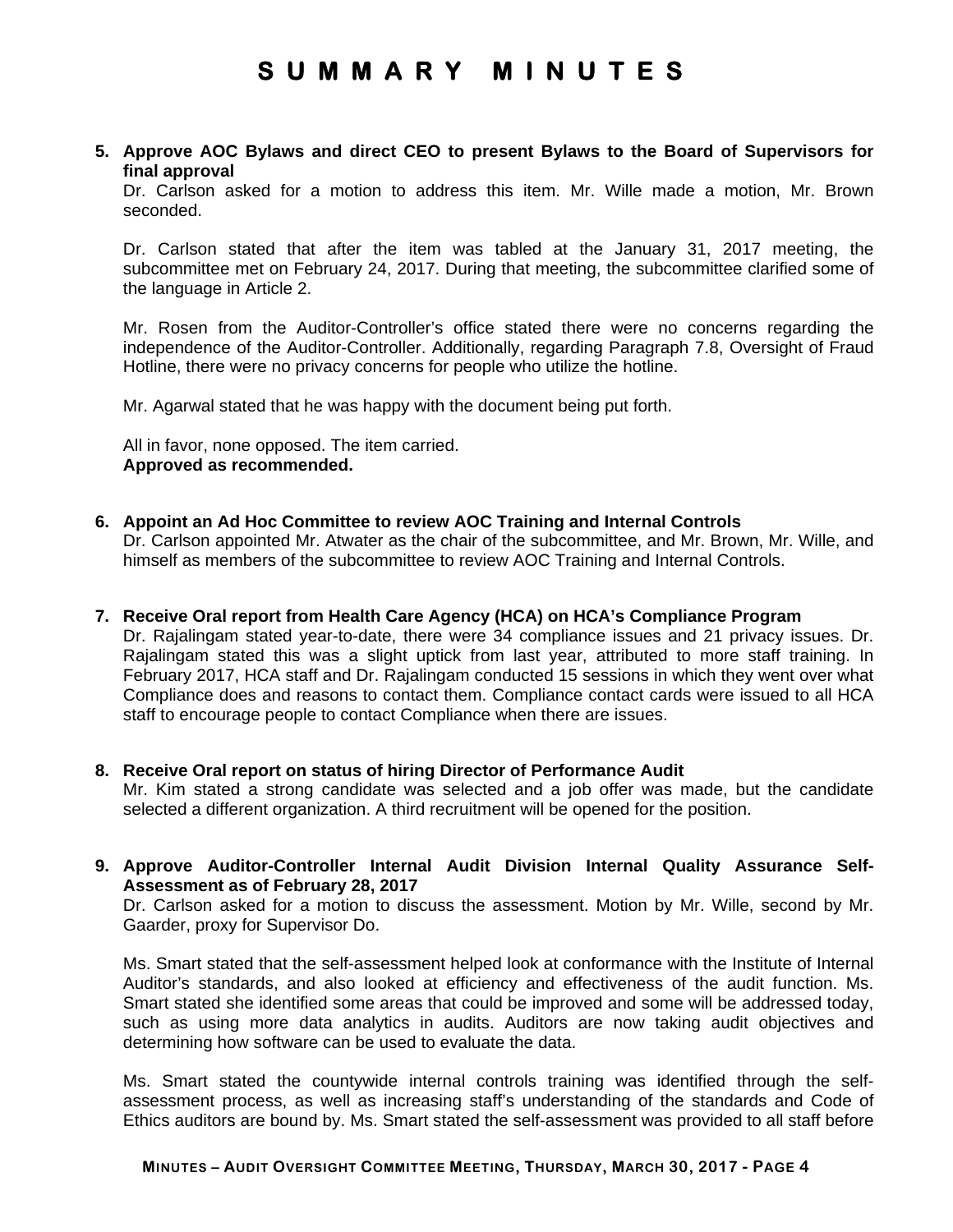being finalized and they were asked to review the standards and report, and provide comments. Ms. Smart stated that in the upcoming fiscal year, the Policies & Procedures will be updated because they reflect the Internal Audit Department.

Dr. Carlson asked Ms. Smart if there were any material issues. Ms. Smart stated that there were no such findings. Ms. Smart added that the external assessment contract was approved and the external assessment team would be in the office starting April 24<sup>th</sup>. Ms. Smart stated that the external assessment team would probably conduct interviews with Board officers and management across the County regarding how the Internal Audit Division (IAD) is perceived and the value the division adds.

Mr. Agarwal stated Ms. Smart compared the County to a Fortune 500 company in the Internal Quality Assurance Self-Assessment, which puts some perspective into how complex the County structure is. Mr. Agarwal stated it was very important that Ms. Smart have the resources needed to conduct the audits.

All in favor, none opposed. The item carried. **Approved as recommended.** 

**10. Approve Information Technology (IT) Audit Risk Assessment Strategy, Methodology and Plan for the development of the IT Audit Plan for FY 2017-18** 

Ms. Smart stated she and Ms. Stallworth decided to have a third party assist with the IT audits because the plan would need more insight and feedback from a consulting firm.

IAD solicited input from three different consulting firms: a top tier CPA audit firm, a mid-size CPA firm, and a local boutique consulting firm. Ms. Stallworth stated that the top tier CPA firm was costprohibitive and the boutique firm did not have the depth of knowledge to complete the audit. Ultimately, MGO was selected. MGO had the same strategy as the other firms and also knows a lot about the government sector.

Ms. Stallworth stated that Los Angeles County has been helpful in providing templates, and that IAD worked closely with the OC Chief Information Security Officer in developing the Risk Assessment. Ms. Stallworth stated that the first phase of the assessment included 24 identified Risk Indicators. The second phase would be evaluating the control environment.

Ms. Stallworth stated the IT Risk Assessment was not expected to be completed by the end of the 2016-17 Fiscal Year but by the beginning of the next fiscal year, there would be something useable to drive the IT Audit Plan.

Ms. Smart stated that based on the areas of risk that have already been identified, some audits will be added to the Audit Plan for AOC approval. Ms. Smart expects to have proposed changes to the IT Audit Plan in the following quarter.

Mr. Kim stated the Tevora contract mentioned in the attachment was going before the Board in April but there was an assumption that the Board would support the contract.

Mr. Wille asked Ms. Smart if the division had the budget to bring in the talent to complete these assessments. Ms. Smart stated the risk assessment drives the resources and that once this assessment is completed, there would have to be a determination of how much risk will be accepted. Ms. Smart stated there are currently three IT auditors. Ms. Smart's long-term plan is to have everyone be an IT auditor by rotating auditors and having them work under Ms. Stallworth.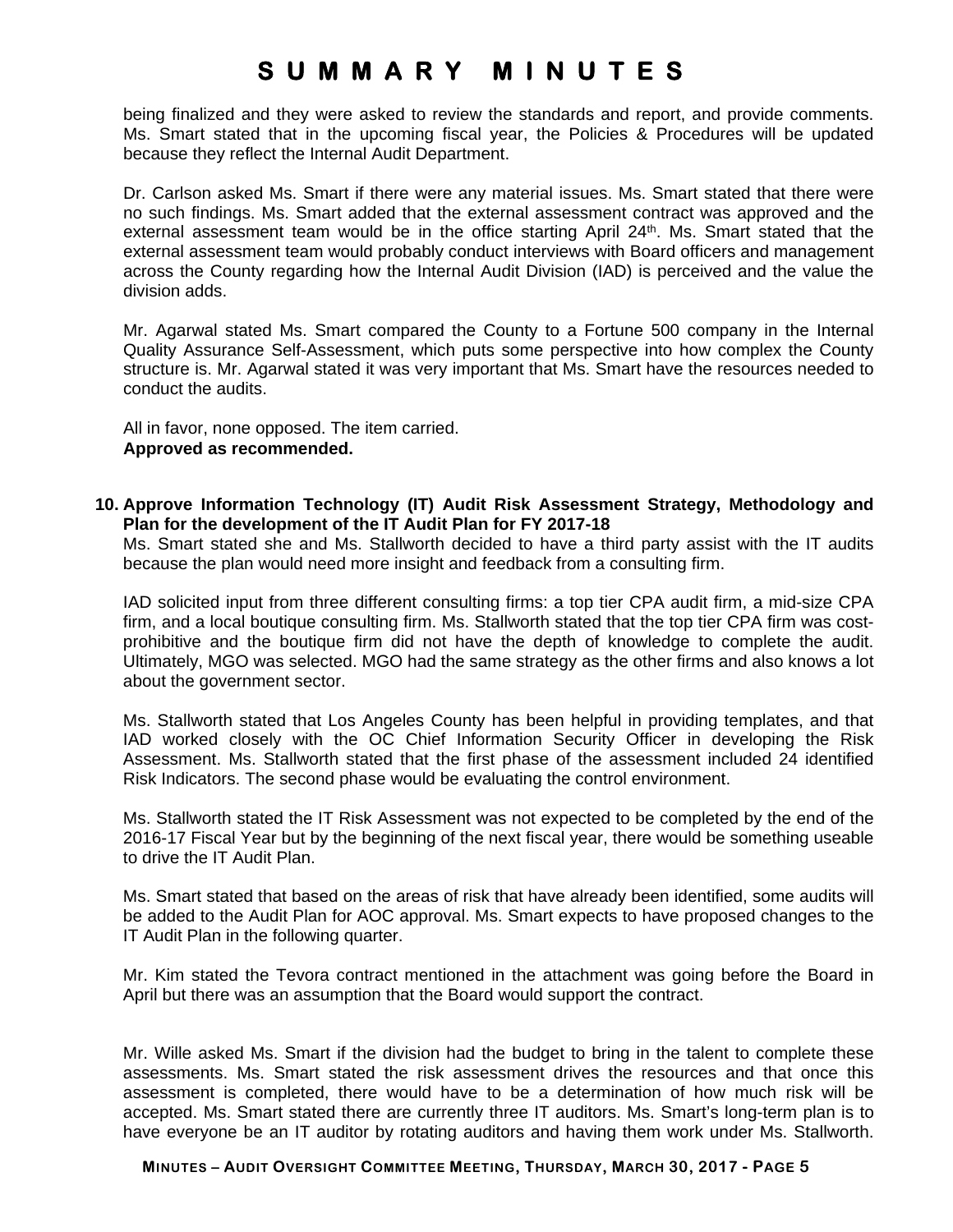Ms. Smart stated the auditors in the division will be trained and when there are vacancies, the recruitment model will change to focus on more technical individuals. If there is a need for more people, then Ms. Smart will have a discussion with Mr. Woolery and Mr. Kim about the budget.

Mr. Wille stated that having MGO involved in an audit like this raises a question about independence and, as the audit moved along, there would need to be a memo addressing independence. Mr. Godsey stated that MGO would come back to address the issue.

Dr. Carlson stated that he would like this item on the agenda for the next AOC meeting.

All in favor; none opposed. **Approved as recommended.** 

**11. Receive oral report on the request for proposals (RFP) for consultant services by a qualified, licensed certified public accounting firm to conduct independent auditing and related services for years ending June 30, 2018, 2019 and 2020 and appoint a subcommittee of AOC members who will comprise the RFP panelists for scoring the submitted proposal**  Ms. Moynihan stated that the current Fiscal Year is the final year of the contract with MGO, and she asked the AOC Chairman to establish an RFP panel for selection of a new external auditor. Ms. Moynihan stated this year's RFP would also include Uniform Guidance Training to subrecipients, program managers, and procurement managers. Additionally, she will be working with IAD to determine what kind of time commitment they could provide the external auditors, similar to the partnership between IAD and MGO.

Ms. Moynihan stated the current contract's RFP was issued in November 2012. The contract was for three years with an option to renew for a maximum of two years. Proposals were received from MGO and Vavrinek, Trine, and Day. The RFP subcommittee consisted of three AOC members and evaluated the firms on their experience in auditing governmental entities similar in size to the county, conducting audits of the CAFR, single audits, component units and enterprise funds, assisting governments in obtaining the Government Finance Officers Association Certificate of Achievement for Excellence in Financial Reporting, and performing consent reviews for debt finances. The Auditor-Controller went to the Board in March 2013 to adopt the recommendation from the AOC and RFP evaluation panel. The contract with MGO was approved in May 2013.

Dr. Carlson asked Mr. Wille to Chair the RFP subcommittee, and Mr. Atwater and Mr. Brown to be members.

Mr. Brown asked Ms. Moynihan how many years the County has received the certificate for Excellence in Financial Reporting. Ms. Moynihan stated that the only year the County did not receive that award was the bankruptcy year. Mr. Brown asked Ms. Moynihan if having a firm that has expertise and experience in guiding municipalities through the process to get that certificate is important. Ms. Moynihan stated it was important because it validated the work done and was an additional element of prestige to financial reporting.

Ms. Freidenrich stated there is a compliance audit that is required annually, and suggested the possibility of adding an option to include that audit as part of the bid. Ms. Moynihan stated she was open to discussing it further, and adding it as an optional part of the contract.

Dr. Carlson asked for a status update at the next AOC meeting.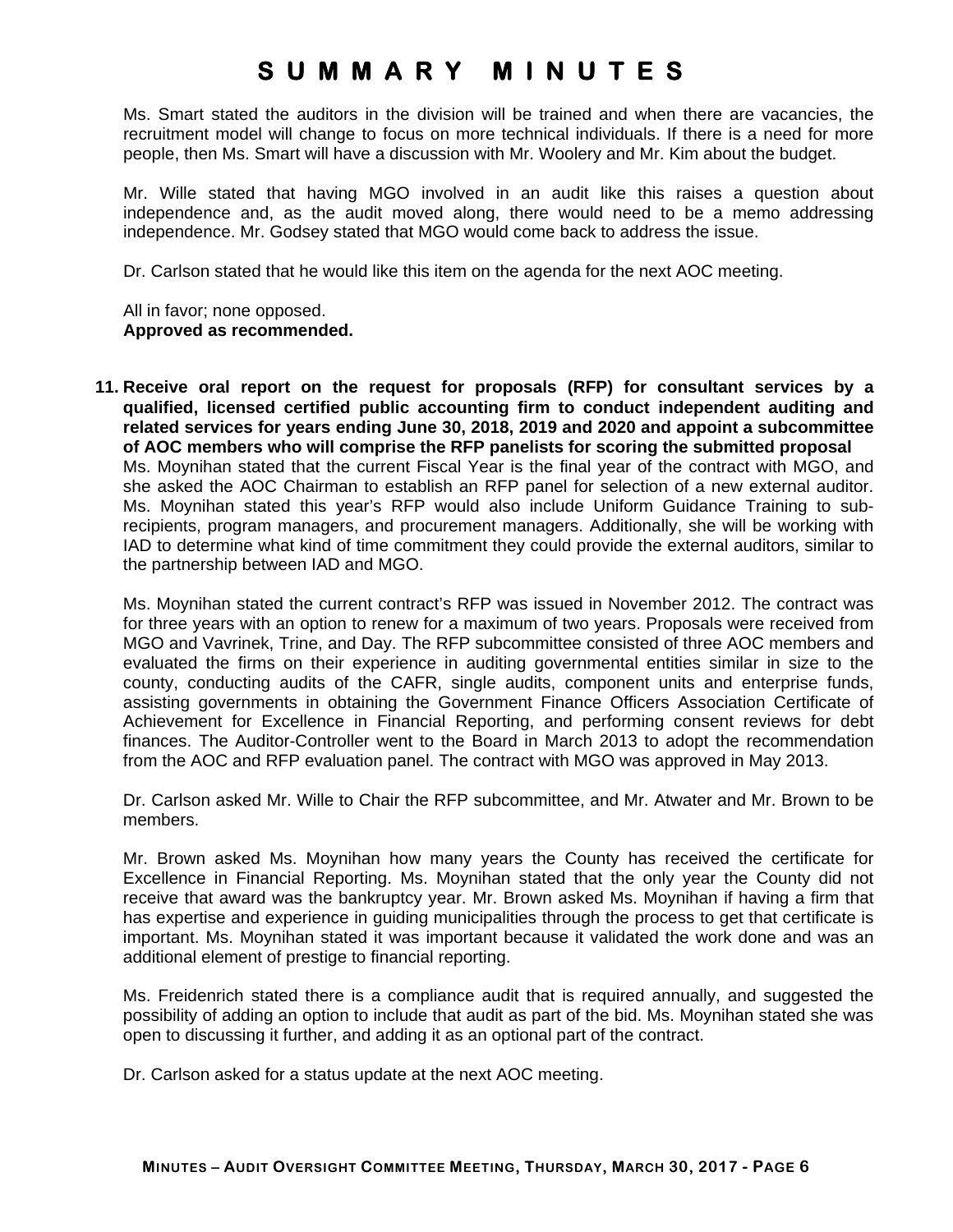**12. Approve Auditor-Controller Internal Audit Division's FY 2016-17 2nd Quarter Status Report for the period October 1, 2016 through December 31, 2016 and approve 2nd Quarter Executive Summary of Findings for the period October 1, 2016 through December 31, 2016**  Dr. Carlson asked for a motion to approve the item as recommended. Mr. Wille made a motion, Mr. Brown seconded.

Ms. Smart stated several audits would be postponed and picked up in next year's audit plan but there were no cancelled audits. Ms. Smart stated that she spoke to Ms. Freidenrich and the SunGard Quantum upgrade would be started before the end of the fiscal year. Regarding the ePages system, a request for a new system is going to the Board before the end of this fiscal year. Ms. Smart expects the implementation to start next fiscal year.

Ms. Smart stated that on the Internal Controls side, there would be a lot of carryover into next year. The two postponed audits are Dana Point Harbor Procurement, and Billing of Law Enforcement Services to Dana Point Harbor and John Wayne Airport.

Mr. Wille asked Ms. Smart to speak about two audits that were over budget (Ocean Institute and Dana Point Harbor Fund 108). Ms. Smart stated an allegation was received through the Fraud Hotline by way of County Counsel because it had a financial component, and it was decided that internal controls should be a part of the Fund 108 audit. Mr. Wille asked Ms. Smart if there was an expansion of scope. Ms. Smart said there was. Mr. Wille asked Ms. Smart if a report had been issued. Ms. Smart stated it was in draft form and IAD was waiting for management responses. Ms. Smart stated the auditor working on the Ocean Institute audit left the division and a new person had to be hired to complete it, and Ocean Institute had turnover of key managerial positions.

All in favor; none opposed. **Approved as recommended.** 

### **13. Approve 2nd Quarter FY 2016-17 External Audit Activity Quarterly Status Report for the Quarter Ended December 31, 2016**

Mr. Wille made a motion to approve the agenda item, Mr. Atwater seconded.

Dr. Jeff Nagel, Director of Operations – Health Care Agency (HCA), Behavioral Health Services, stated the Department of Health Care Services (DHCS) does a yearly audit of the HCA Cost Report, and that this finding was from the Fiscal Year (FY) 2009-10 Cost Report and a carryover from FY 2008-09. Dr. Nagel stated DHCS audits so far in arrears that HCA cannot make certain corrections. Dr. Nagel stated HCA anticipated the finding would be approximately \$600,000 of the \$49 million in reported costs. The total cost of the finding was \$789,000.

Mr. Lopez stated HCA went through a formal appeal for the FY 2008-09 finding. The majority pertains to the manner in which the Administrative Cost Allocation is calculated. Mr. Lopez stated that the finding was anticipated for the FY 2009-10, and the formula for Administration Cost Allocation was changed for FY 2010-11.

Ms. Smart asked Mr. Lopez to further describe the issue with the allocation formula and what has changed. Mr. Lopez stated the auditors were using the Gross Cost method and HCA was using the direct cost through a Job Billing method. Mr. Lopez stated that during appeals, state auditors indicated the HCA billing method was not approved by the DHCS.